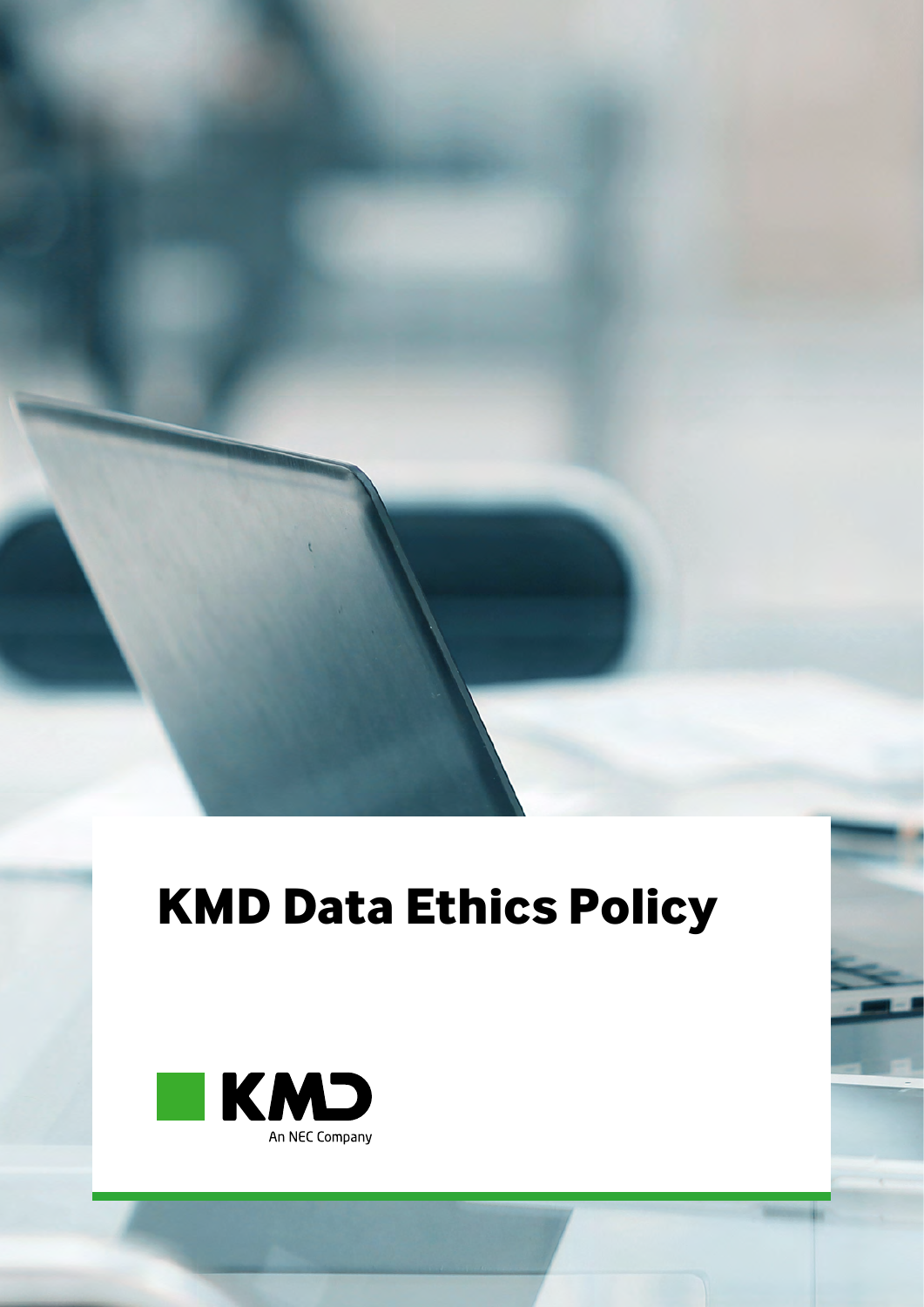

# **KMD Data Ethics Policy**

| <b>Approval authority:</b> Sustainability Board |                                                                                               |
|-------------------------------------------------|-----------------------------------------------------------------------------------------------|
| Approved by:                                    | <b>Sustainability Board</b>                                                                   |
| <b>Date of approval:</b> 1 January 2022         |                                                                                               |
| <b>Policy owner:</b>                            | Lead Sustainability Officer                                                                   |
|                                                 | <b>Responsible office:</b> Strategy, Technology & Communications/<br>Corporate Sustainability |
| <b>Next revision date:</b> 1 January 2023       |                                                                                               |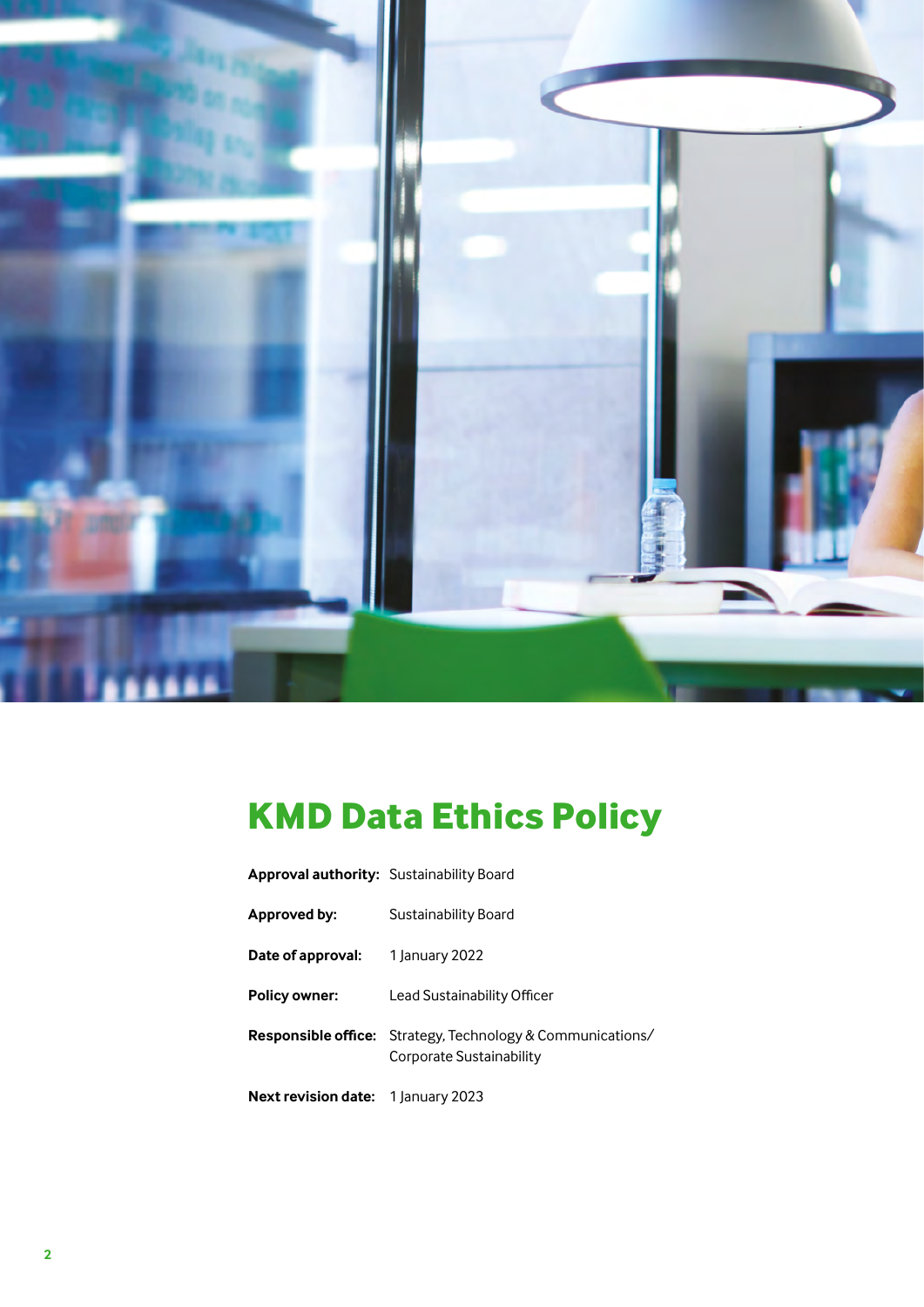

# **Table of contents**

| 1 Purpose and summary        |  |
|------------------------------|--|
| 2 Scope                      |  |
| <b>3 Definitions</b>         |  |
| 4 Policy statements          |  |
| 5 Roles and responsibilities |  |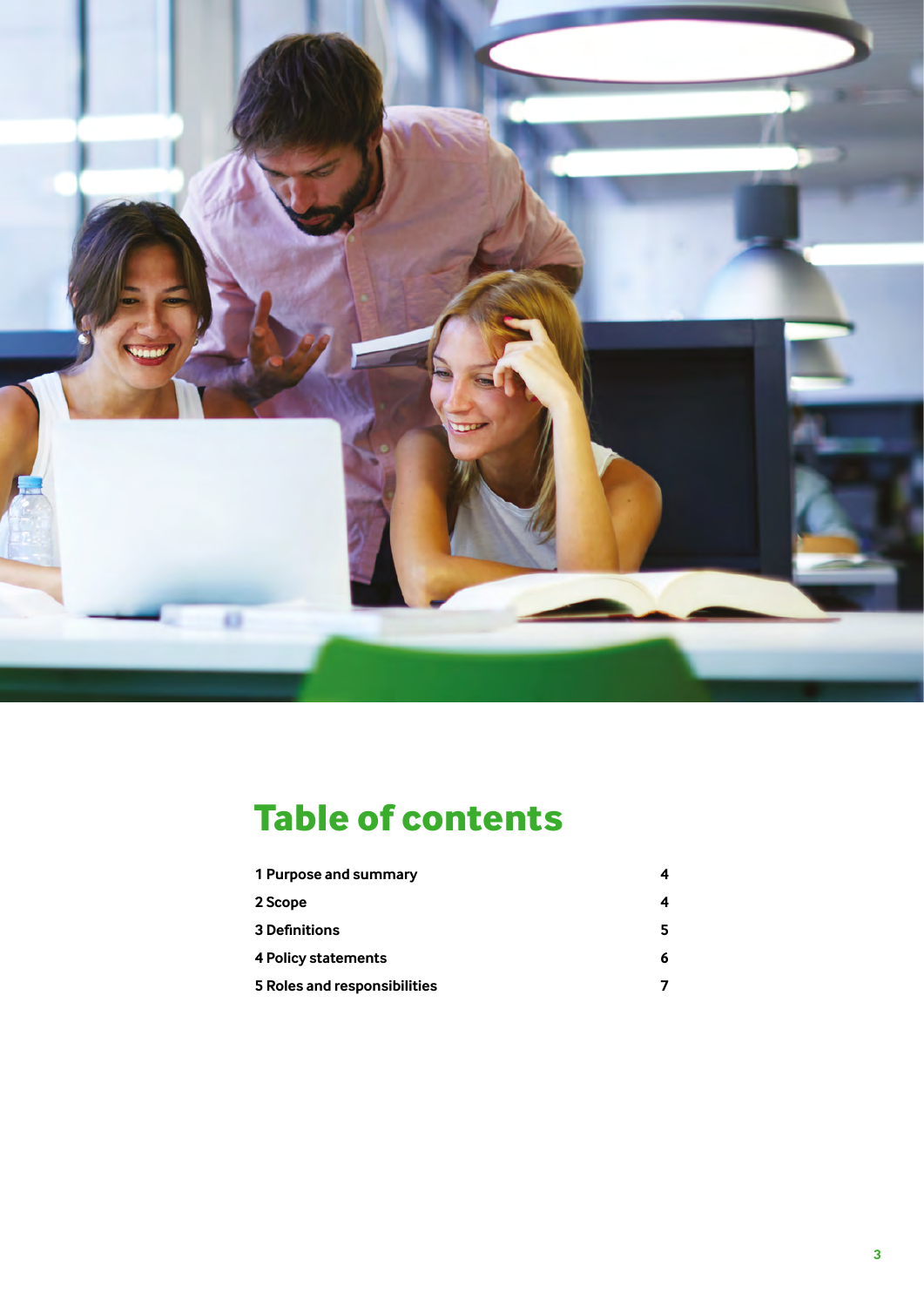### **1 Purpose and summary**

KMD believes in ethical conduct throughout our business. Data are among our most valued assets and we take pride in digitizing and operating data in our solutions with data ethics in mind.

Data ethical considerations are a prerequisite when our business involves data processing for public authorities and private companies, particularly when the data processing affects people's everyday lives. It becomes even more relevant when the data processing also includes data science and artificial intelligence in forms such as machine learning and biometrics, since the data then form the foundation for algorithms that learn from historic data. Having the right ethical mindset will enable the potential to learn from data, at the same time as observing and mitigating the potential risks.

KMD wants to act responsibly and ensure that we do not contribute to discrimination or inequality through our use of data.

## **2 Scope**

- Data ethics impacts every employee at KMD as well as KMD's customers, suppliers, partners and users of our systems. Ultimately, our data ethics impacts everyone who uses a KMD solution or whose data are processed by a KMD solution.
- Data ethics impacts the way we develop our solutions and the way we act regarding data in our everyday business activities.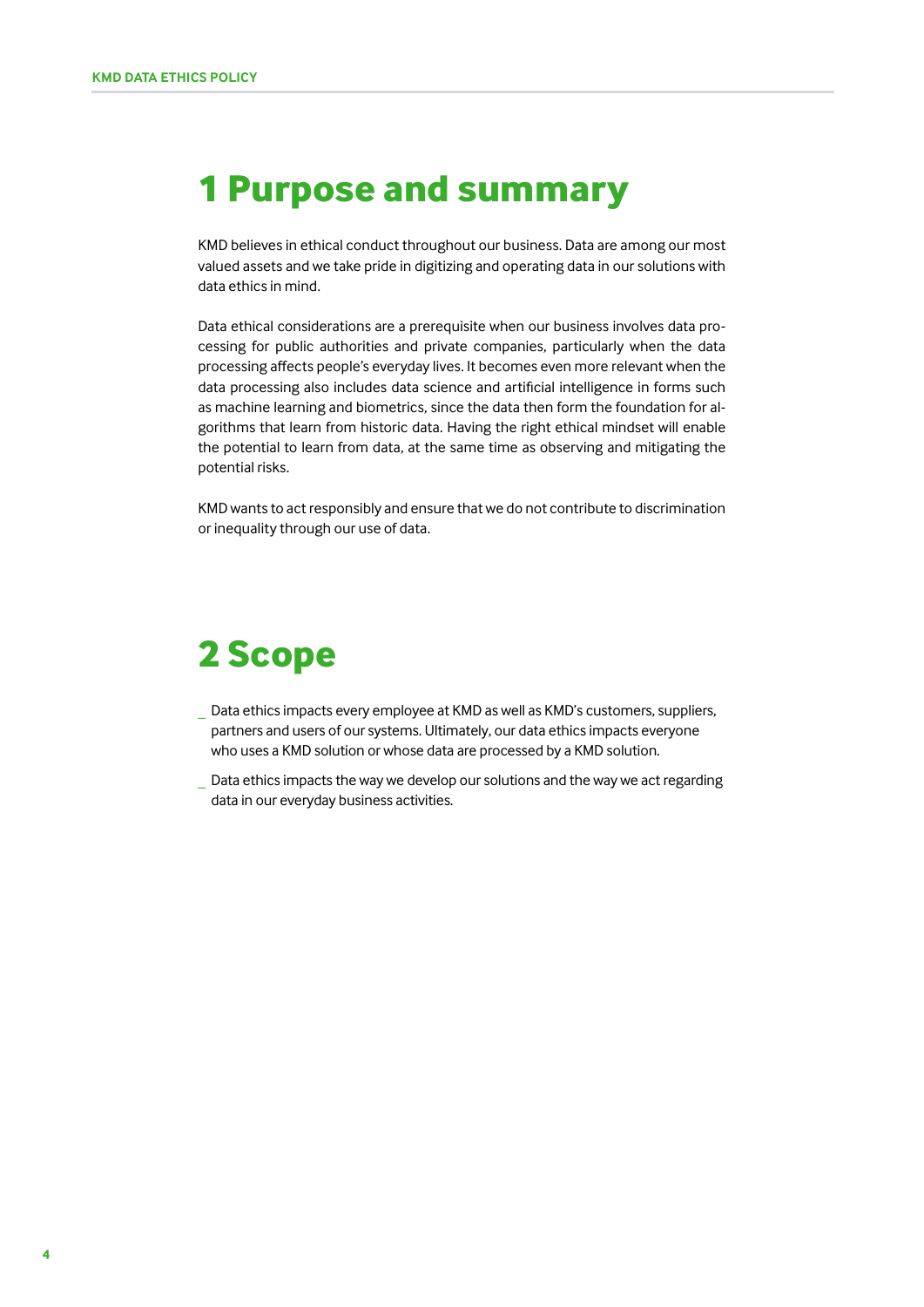# **3 Definitions**

| <b>Definition</b> | <b>Description</b>                                                                                                                                        |
|-------------------|-----------------------------------------------------------------------------------------------------------------------------------------------------------|
| Data ethics       | Data ethics encompasses the moral obligations of<br>gathering, protecting and using personally identifiable<br>information and how it affects individuals |
| ΔI                | Artificial Intelligence                                                                                                                                   |

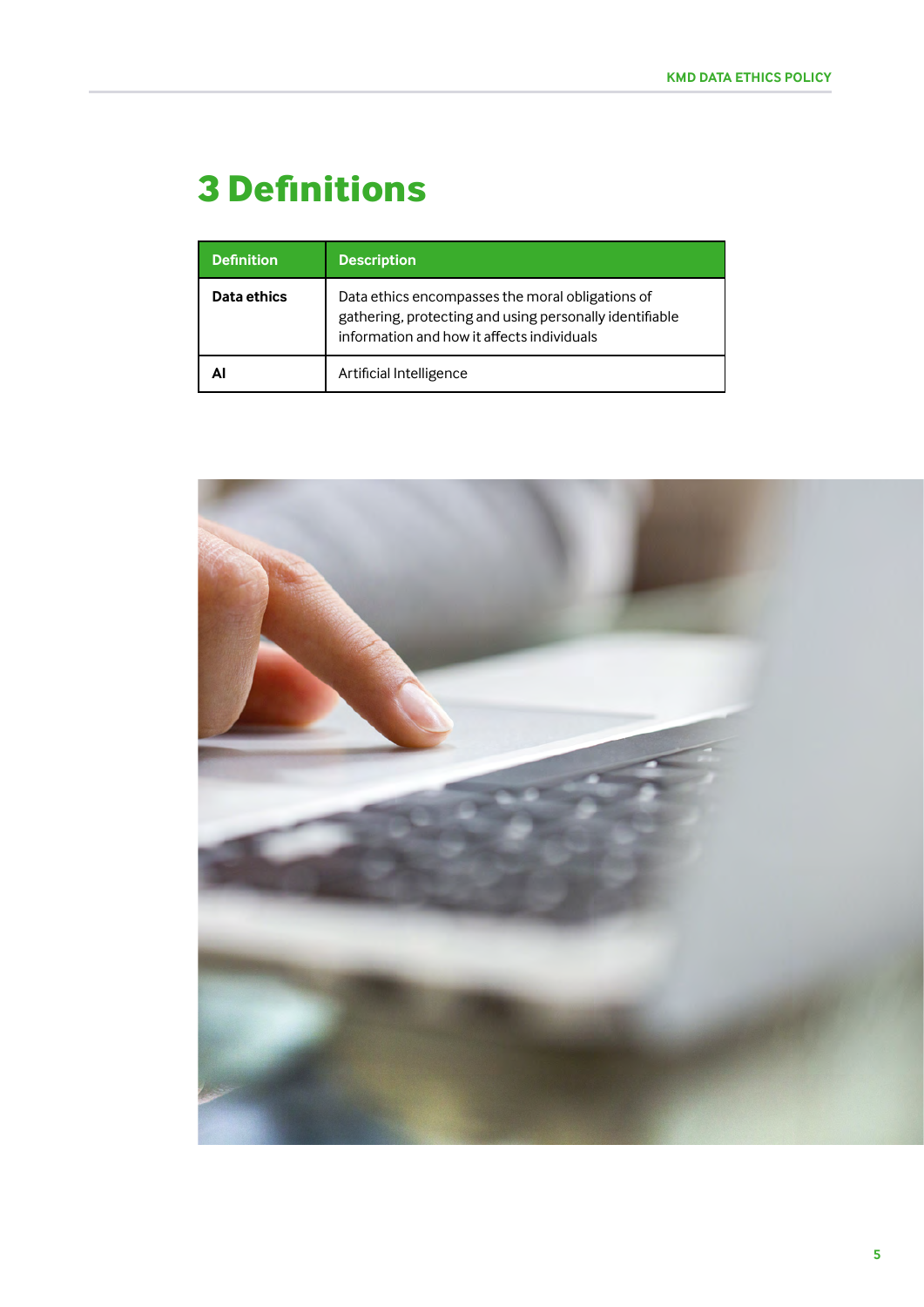### **4 Policy statements**

KMD believes in ethical conduct throughout our business. Data are among our most valued assets and we take pride in digitizing and operating data in our solutions with data ethics in mind.

Data ethical considerations are a prerequisite when our business involves data processing for public authorities and private companies, particularly when the data processing affects people's everyday lives. It becomes even more relevant when working on the development and deployment of new emerging technologies such as artificial intelligence and biometrics – technologies regarding which we may not yet have a full picture of the risks and potential.

#### **Fundamental data ethical statements**

- KMD wants to act responsibly and ensure that we do not contribute to discrimination or inequality through our use of data.
- Respect for privacy is fundamental in data ethics. However, we regard data ethics as being more far-reaching than general data protection and data security matters.
- KMD is committed to leveraging the advantages of emerging technologies and data accessibility to benefit society through our solutions.
- At KMD, we consider it part of our responsibility as a technological frontrunner to provide knowledge and feedback to the authorities regarding new ethics guidelines and legislation.

#### **Responsibility**

Every employee at KMD has a responsibility to treat data in an ethically correct way. Our employees' contributions and commitment to responsible and ethical data processing are a prerequisite in maintaining the high degree of trust KMD's customers and society have in us. Every employee at KMD undergoes mandatory training in how to process personal data correctly. At KMD, we support a positive work environment, where openness regarding mistakes leads to learning from them.

We encourage our employees, customers and users to challenge the ethical stamina of the data in our solutions and to speak up if something does not seem right. They can do so by speaking to their manager or business partner or via the KMD Whistleblower Arrangement.

KMD also requires our suppliers to treat data in an ethically responsible way. We strive to ensure that our suppliers contribute to the high degree of trust in the treatment and processing of data at KMD.

Data ethics is not just about restricting access to data – data can also contribute positively to society. We see it as our social responsibility to cooperate with the authorities and provide data to the public authorities on request.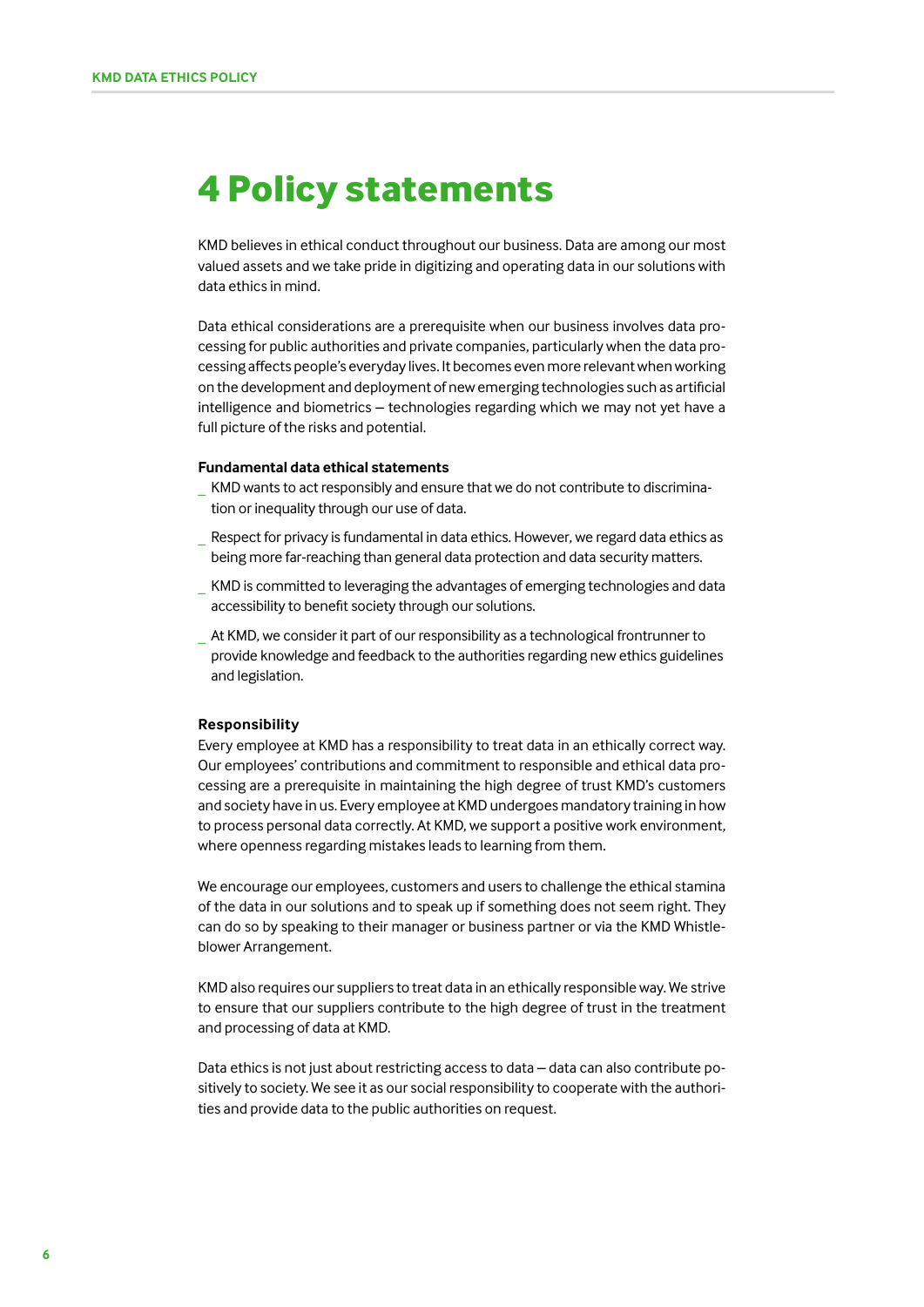#### **Data ethical principles**

When we process data and develop solutions, it is vital to ensure that we live up to our data ethical values. We therefore apply these four data ethical principles, which each need to be met:

**Human dignity:** The data processing should respect human dignity.

**Anti-discrimination and bias:** The data processing should inhibit discrimination of individuals or population groups and minimize the effect of undesired bias on the data sets.

**Supporting transparency:** The data processing should support the principle of transparency so that relevant processes can be explained, including when AI or machine learning is utilized.

**Rights of individuals:** The protection of natural persons in relation to the processing of personal data is a fundamental right. The processing of personal data should be designed to serve mankind. The right to the protection of personal data is not an absolute right – it must be considered in relation to its function in society and be balanced against other fundamental rights, in accordance with the principle of proportionality. KMD strives to achieve this balance when processing data and developing solutions.

### **5 Roles and responsibilities**

The Corporate Sustainability Board has overall responsibility for the Data Ethics Policy. The Corporate Sustainability department is responsible for maintaining and updating the policy and governance. The policy is developed by a dedicated task force with representatives from Group Legal, Group Security, Office of Technology and R&D.

R&D is responsible for the development and deployment of the Data Ethics Questionnaire and guidelines.